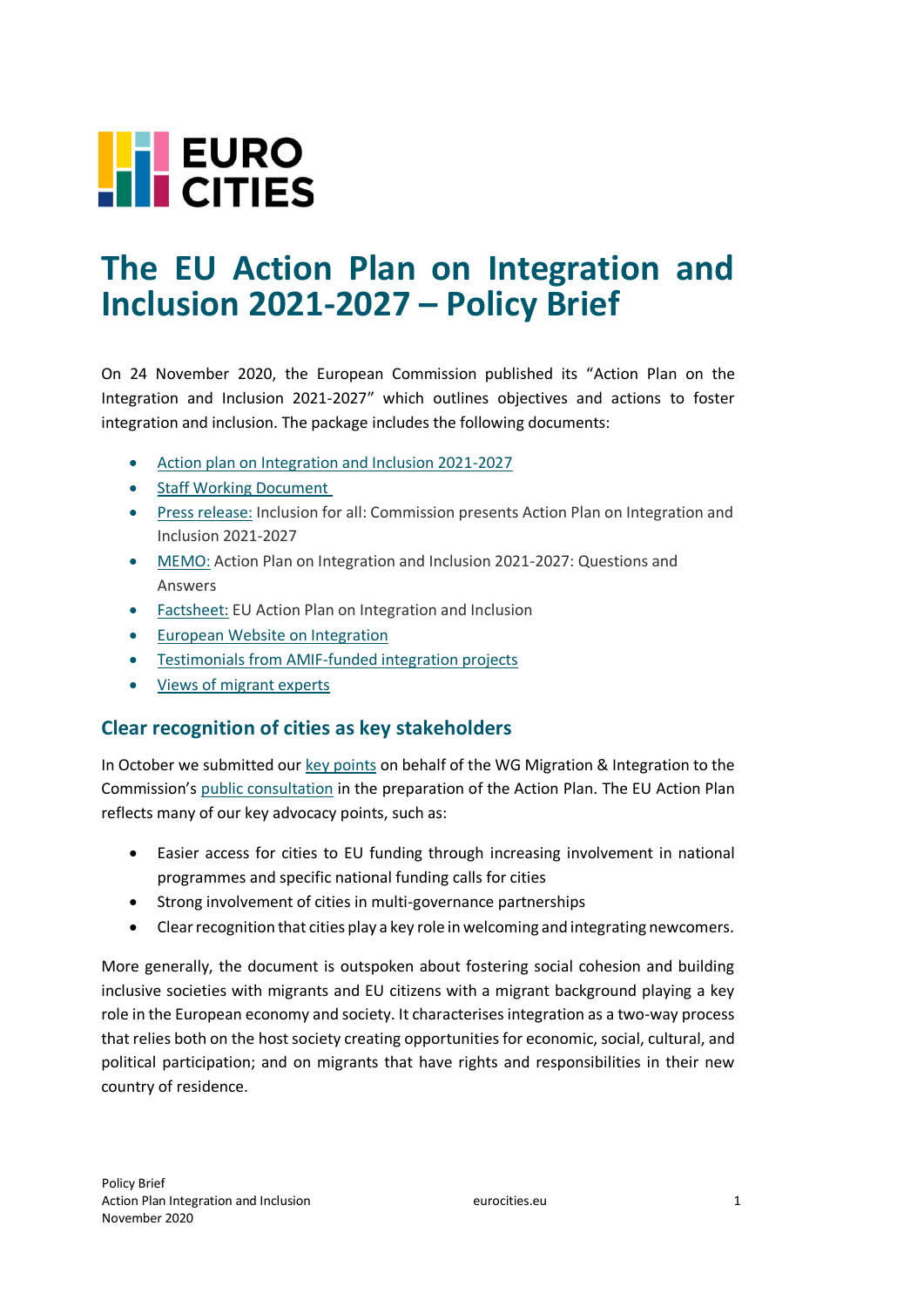

The following key principles of the Action Plan provide the backbone to its initiatives and actions:

- Inclusion for all
- Targeted support where needed
- Mainstreaming gender and anti-discrimination priorities
- Support at all stages of the integration process
- Multi-stakeholder partnerships

The Action Plan is divided into actions on four topical areas (education, employment, health and housing) and five cross-topical areas (partnerships, EU funding, host society participation, new technologies and digital tools, and monitoring).

# **Sectoral areas and actions**

## Education and training

The Commission sees education at all levels and ages as a foundation for successful integration and the school environment as a potentially inclusive context to support migrant children and fight segregation. This will also be picked up again in the upcoming EU Strategy on the Rights of the Child which wants to ensure that all children, regardless of origin, ability, socio-economic background, legal and residence status have equal access to rights and protection. The following actions are amongst those mentioned:

- A new toolkit with practical guidance on inclusion in Early Childhood Education and Care (ECEC) in the beginning of 2021
- Targeted support for teachers and youth workers to deal with diversity in classrooms and support the integration of young migrants
- More cooperation between national authorities in charge of integration and national centres for the recognition of qualifications
- Support transparent recognition practices of qualifications of refugees through the [Erasmus Programme,](https://ec.europa.eu/programmes/erasmus-plus/about_en) the [Europass](https://europa.eu/europass/en) portal and through the [European Qualifications](https://www.cedefop.europa.eu/en/events-and-projects/projects/european-qualifications-framework-eqf)  [Framework](https://www.cedefop.europa.eu/en/events-and-projects/projects/european-qualifications-framework-eqf)
- Funding and exchange of practices with member states to develop accessible language learning programmes

## Employment and skills

The Commission recognises that migrants make up a significant part of the EU's workforce, and have highly needed skills but often face difficulties in finding jobs according to their skills level. To address these issues, the Commission wants to:

- Strengthen cooperation at EU, national and local level between labour market actors and migrants through exchanges and peer-to-peer learning
- Provide more support, easier access to financing, training and advice to migrant entrepreneurs through inclusive entrepreneurship unde[r InvestEU](https://ec.europa.eu/commission/priorities/jobs-growth-and-investment/investment-plan-europe-juncker-plan/whats-next-investeu-programme-2021-2027_en)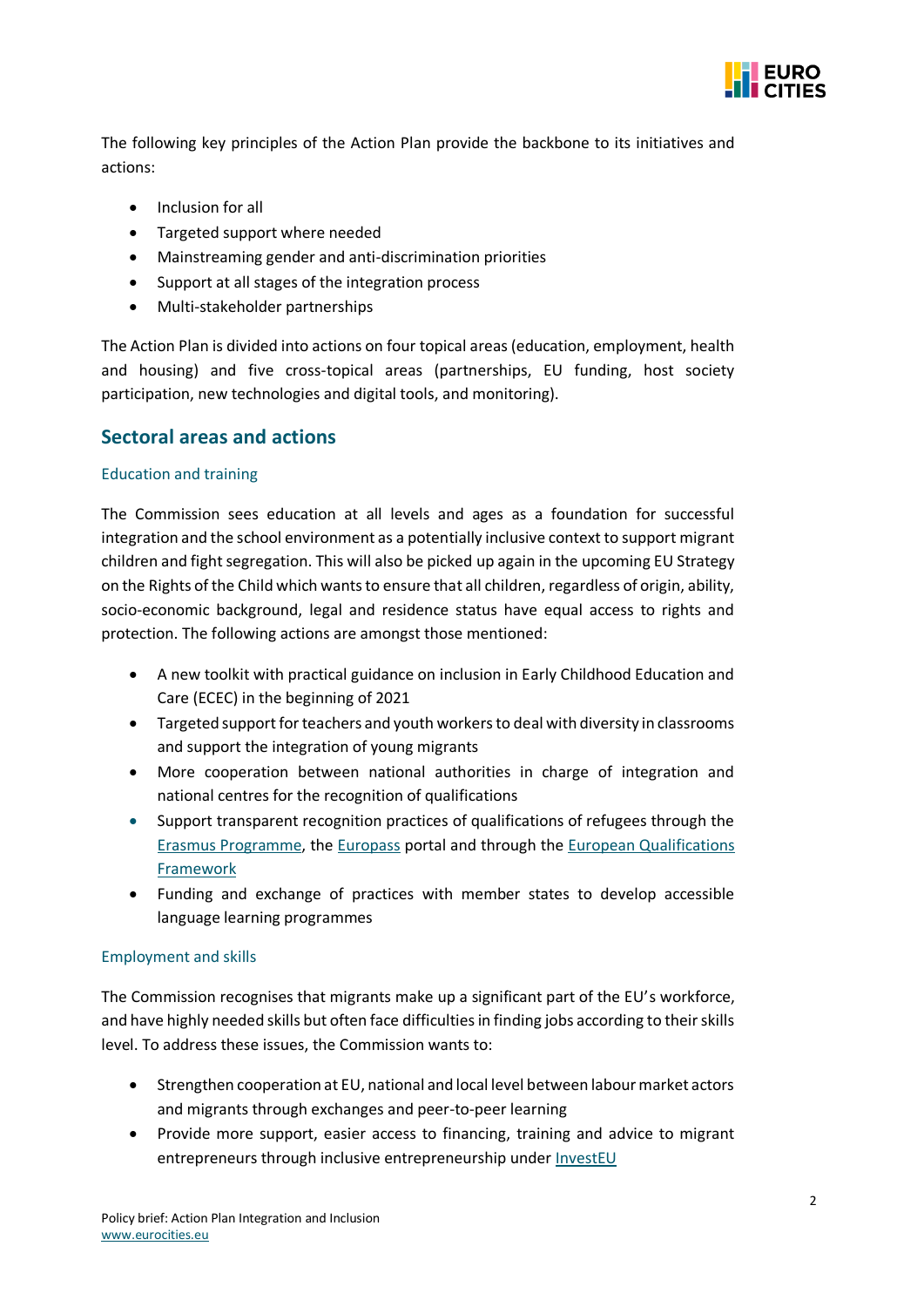

- Increase the participation of migrant women in the labour market
- Accelerate the assessment of migrants' skills, and support upskilling and reskilling, also through the [EU Skills Profile Tool for Third Country Nationals](https://ec.europa.eu/social/main.jsp?catId=1412&langId=en)

#### **Health**

The Commission highlights insufficient access to healthcare as a major obstacle to integration and inclusion and names the COVID-19 pandemic as a key factor in shedding light on inequalities in this area. To tackle this, the Commission wants to:

- Promote access to health care services for migrants through funding dedicated projects under the Asylum, Migration and Integration Fund (AMIF) and inclusion actions under the upcoming Citizens, Equality, Rights and Values programme
- Work with member states via the European Social Fund Plus (ESF+) and the European Regional Development Fund (ERDF)
- Support exchanges between member states on prevention and health promotion programmes specifically targeting migrants and access to mental health and rehabilitation services

## **Housing**

The Commission clearly recognises the important role local authorities play in promoting inclusive housing solutions that are a key determinant of successful integration and foster interactions between migrants and host communities. It also underlines that autonomous housing for asylum applicants with a high likelihood to be granted protection can speed up their integration process. The following actions are amongst those mentioned:

- Together with member states promote adequate and affordable housing through EU funds such as the ERDF, the ESF+, the AMIF and InvestEU
- Promote mutual learning between member states, cities, villages and regions on fighting discrimination on the housing market and reducing residential segregation through the European Integration Network, the Urban academy for integration and the AMIF
- Promote models of autonomous housing for asylum applicants

# **Cross-sectoral areas and actions**

## Strong partnerships for a more effective integration process

The Action Plan acknowledges that integration involves many stakeholders and requires an empowerment of both migrants and the host communities. The Commission wants to create strong and long-term multi-stakeholder partnerships at various levels of governance, building on, for instance, the [Urban Partnership](https://www.inclusionpartnership.com/about-the) on the inclusion of migrants and refugees, in which Eurocities and several of our member cities are partners. Moreover, it also underlines the need to ensure that all levels of governance, including the local level, are fully involved in designing and implementing integration strategies. To this end, the Commission wants to support local authorities through: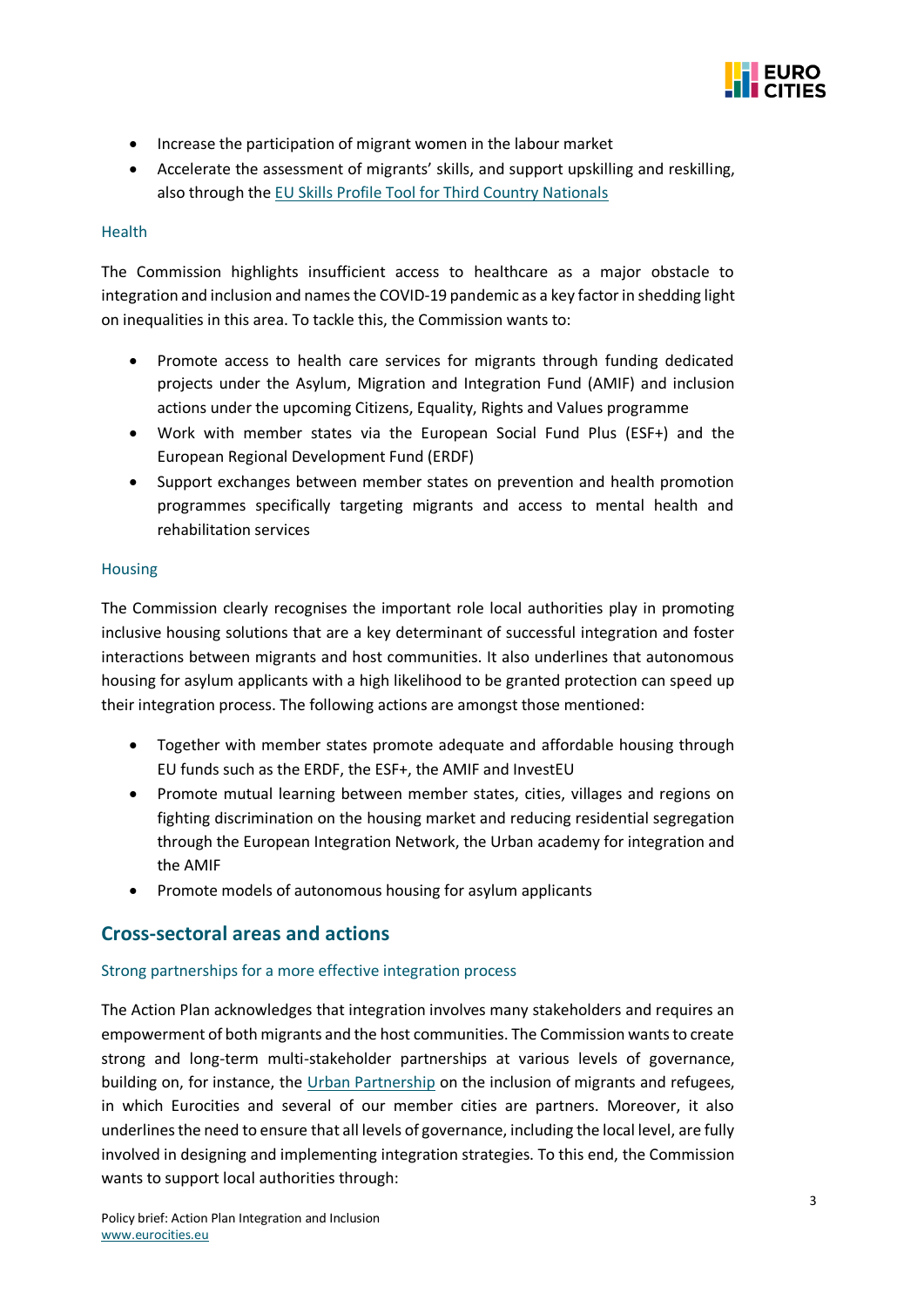

- Providing targeted funding and capacity building to Member States to promote coordination between key integration stakeholders at national, regional or local levels
- Including local authorities in a new partnership with the Committee of the Regions for political dialogue and learning exchanges
- Expand the [Urban academy](https://www.inclusionpartnership.com/urban-academy) (proposed by the Urban Partnership) on integration into a capacity-building programme for policy makers and practitioners
- Strengthening inter-religious dialogue and supporting cities in preventing radicalisation
- Capacity building to involve local communities more in designing and implementing integration measures

## Funding opportunities under the 2021-2027 Multi-annual Financial Framework

Several EU funds support integration and inclusion actions at the local level. The Commission recognises that local authorities play a crucial role, but often lack resources for integration measures or have difficulties accessing EU funding. The Commission therefore wants easier access to EU funding for cities through better information and an increased involvement in the preparation, implementation and revision of the relevant national programmes under shared management. Amongst other things, the Commission will:

- Propose an [EU Child Guarantee](https://ec.europa.eu/social/main.jsp?catId=1428&langId=en) to fight poverty and social exclusion among the EU's most disadvantaged children, including children with a migrant background
- Develop a series of webinars targeting public authorities and civil society organisations and a toolkit on the use EU funds for integration in the 2021-2027 programming period
- Encourage member states to use EU funds to promote integration, according to identified needs at national and local level
- Encourage member states to ensure a coordinated approach at national, macroregional, regional and local level in the programming and implementation of EU funds contributing to integration and inclusion
- Encourage member states to facilitate access to EU funding for local and regional authorities through specific calls for proposals for local and regional authorities.

#### Fostering participation and encounters with the host society

The Action Plan underlines that both migrants and the receiving society need to be involved to develop welcoming, diverse, and inclusive societies. This also applies to involving them in decision-making processes to ensure that integration policies are more effective. Among other things, the Commission wants to support the following:

- Finance projects to increase the capacity of national, regional and local authorities to involve migrants and migrant organisations in decision-making processes
- Support the development of community sponsorship programmes for beneficiaries of international protection across the EU